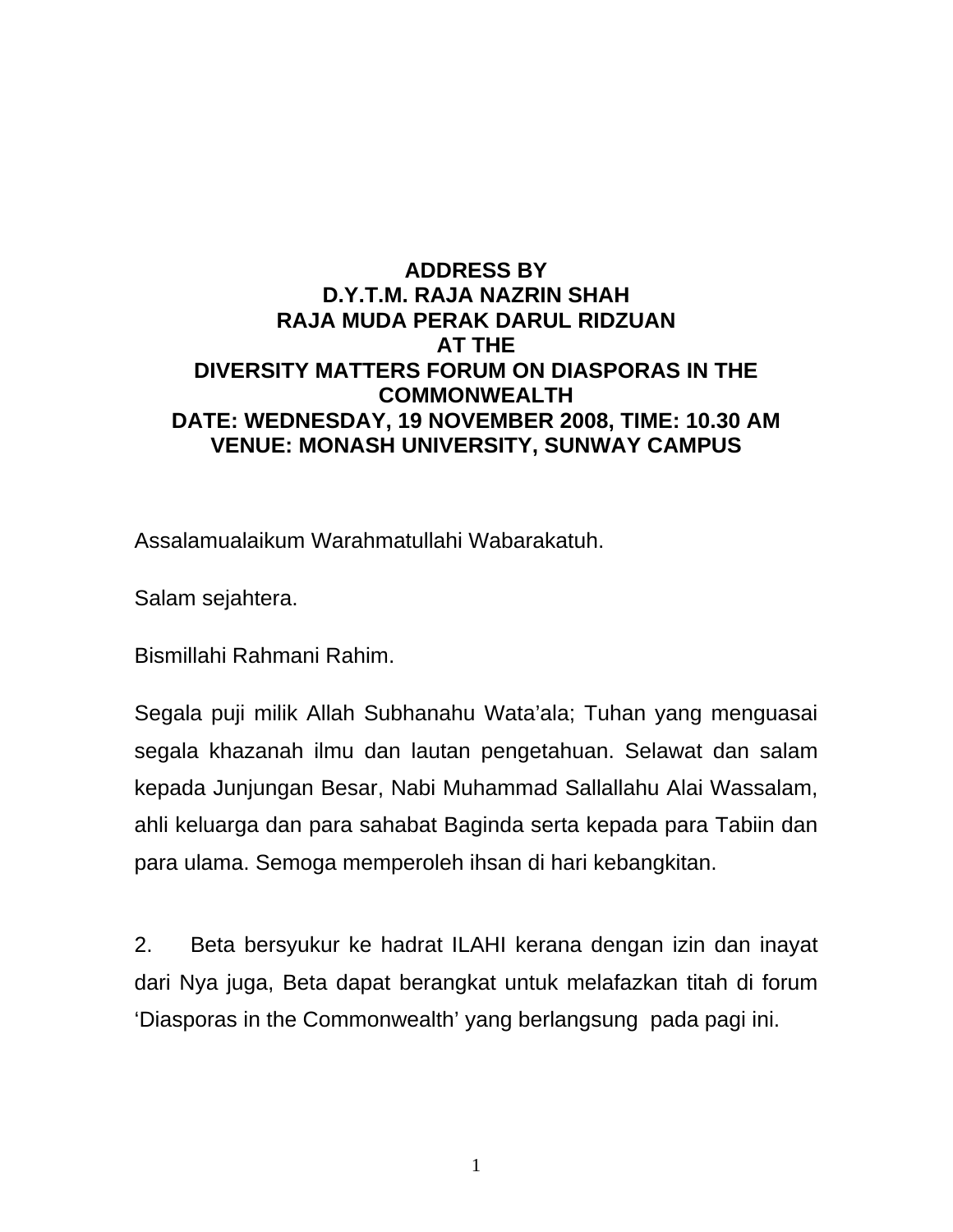3. It gives me great pleasure to address you all this morning. I want to say from the outset that I hold in very high regard the work of the Australian Multicultural Forum and its partners, the Monash Institute for the Study of Global Movements, the Commonwealth Foundation, Monash University and The Statesman of India. I commend you all for your efforts and dedication. The serious study of diversity and multiculturalism is precisely what the world needs at this critical juncture. I do not believe that we will ever approach the goal of human security until we are able to come to terms with our feelings of hatred, fear and apathy of our differences. If we were to spend but a tiny fraction of the resources poured into waging wars to promoting and appreciating how our differences work in our favour, rather than against it, the world would be an infinitely safer and more prosperous place.

4. Diversity is not only to be cherished; it is essential. I know this as an educationist for the store of knowledge does not increase until and unless there are differences in thinking. It is when there is stultifying uniformity that stagnation occurs. I know this as a Muslim for Islam recognises other religions. Islam itself is built on a history of myriad traditions. I know this as a Malaysian for what has built this country and made it strong are the contributions of its different communities.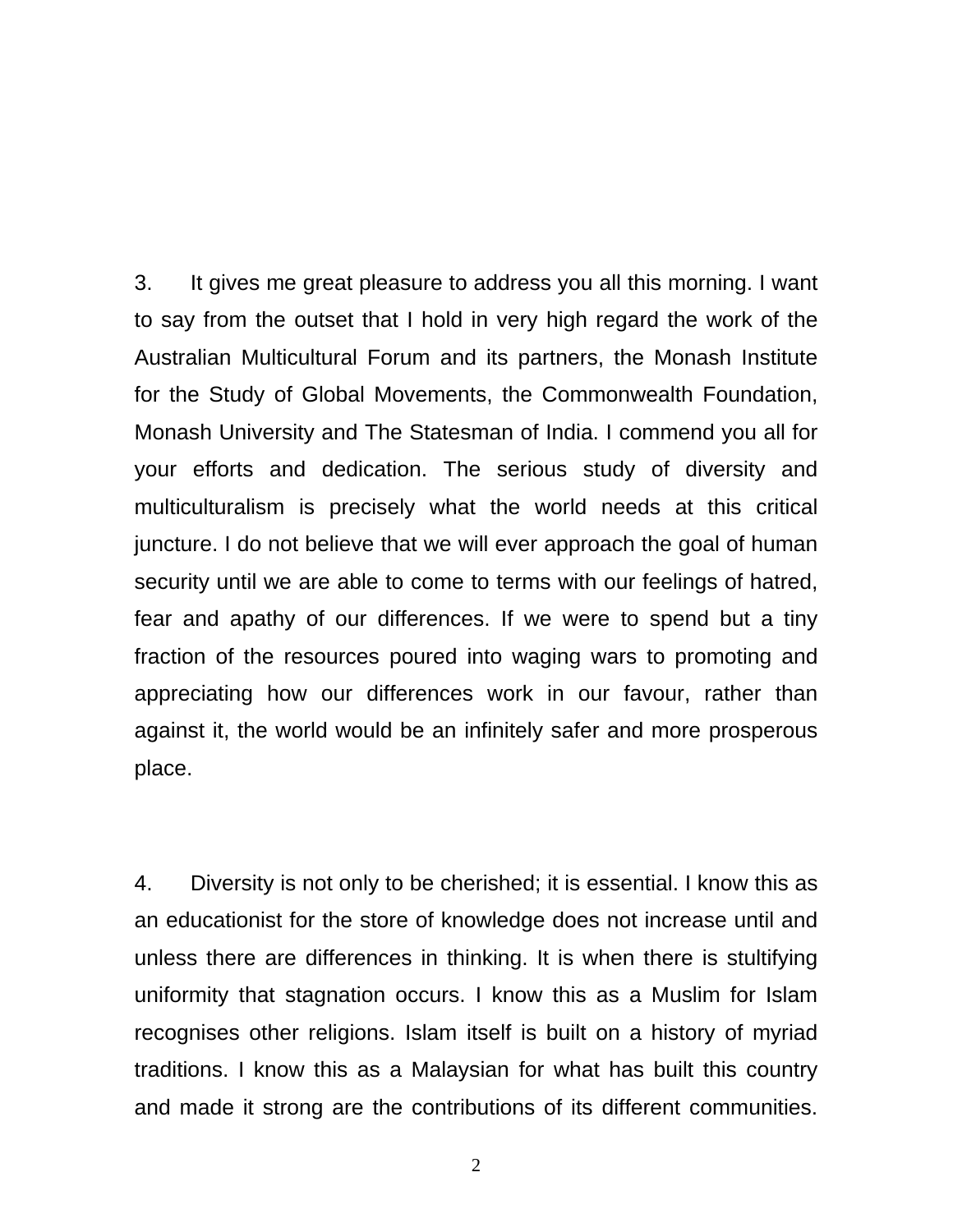Malaysians of different races and religions have come together to put their shoulders to the collective plough despite their differences, something that many countries have not been so fortunate enough to share.

5. Large-scale migration of people, or in the language of this conference, diasporas, has been a constant feature in human history. As Ramesh Thakur, former Vice-Rector of the United Nations University and a noted scholar on human security, has written:

*If human beings were not genetically programmed to travel vast distances, we would still be living in Africa. Whether our restlessness is rooted in curiosity about lands on the other side of the land or ocean, whether we seek to escape destitution and persecution "at home" or even whether we simply go astray, large-scale movements of peoples have been intrinsic to human nature and are an integral part of the human story.[1](#page-2-0)* 

6. From a purely economic perspective, theory would seem to support the presumption that international migration expands global

<span id="page-2-0"></span> 1 Ramesh Thakur, 'Politics of Human Migrations', *The Japan Times*, 7 July 2003.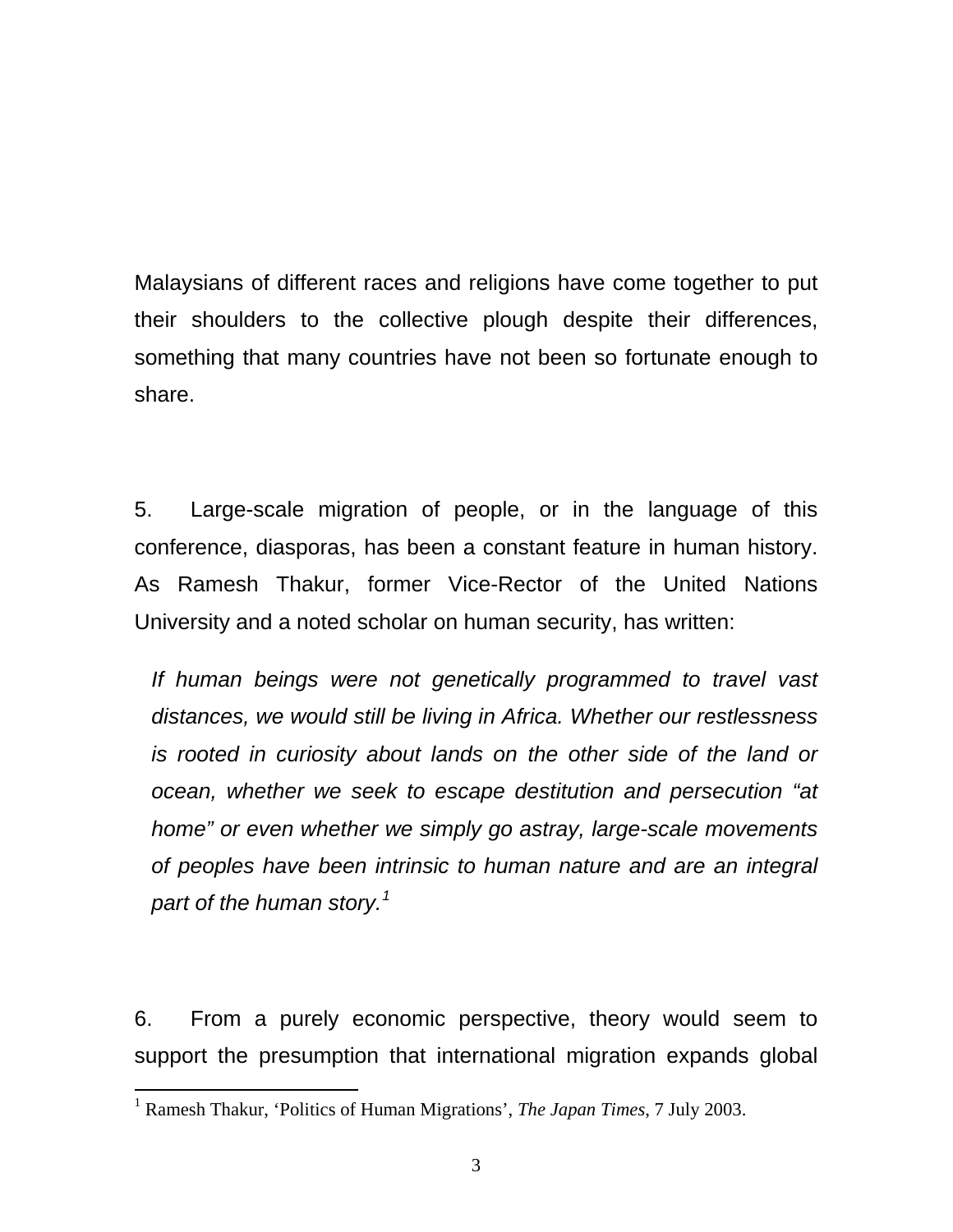output and increases global welfare. Moving labour from low productivity to high productivity countries improves allocative efficiency in the world economy. The persistence of large differences in average income between countries is prima facie evidence that allowing greater international labour mobility would raise world welfare. Thus, allowing labour to move across borders more freely would be a simple way to help narrow global income gaps.

7. But this, of course, is not the whole story. In receiving countries, public debate about immigration drives national politics, with recent electoral campaigns in Australia and the US each devoting substantial attention to the topic. Immigrants are often blamed for disrupting civil society, draining public coffers and lowering wages. At the same time, skilled immigrants receive credit for spurring innovation and the growth of technology sectors. To the extent that immigrants pay taxes and have the right to benefit from public services, they change the net tax burden on native residents. Once they become citizens, immigrants generally obtain the right to vote, altering domestic politics.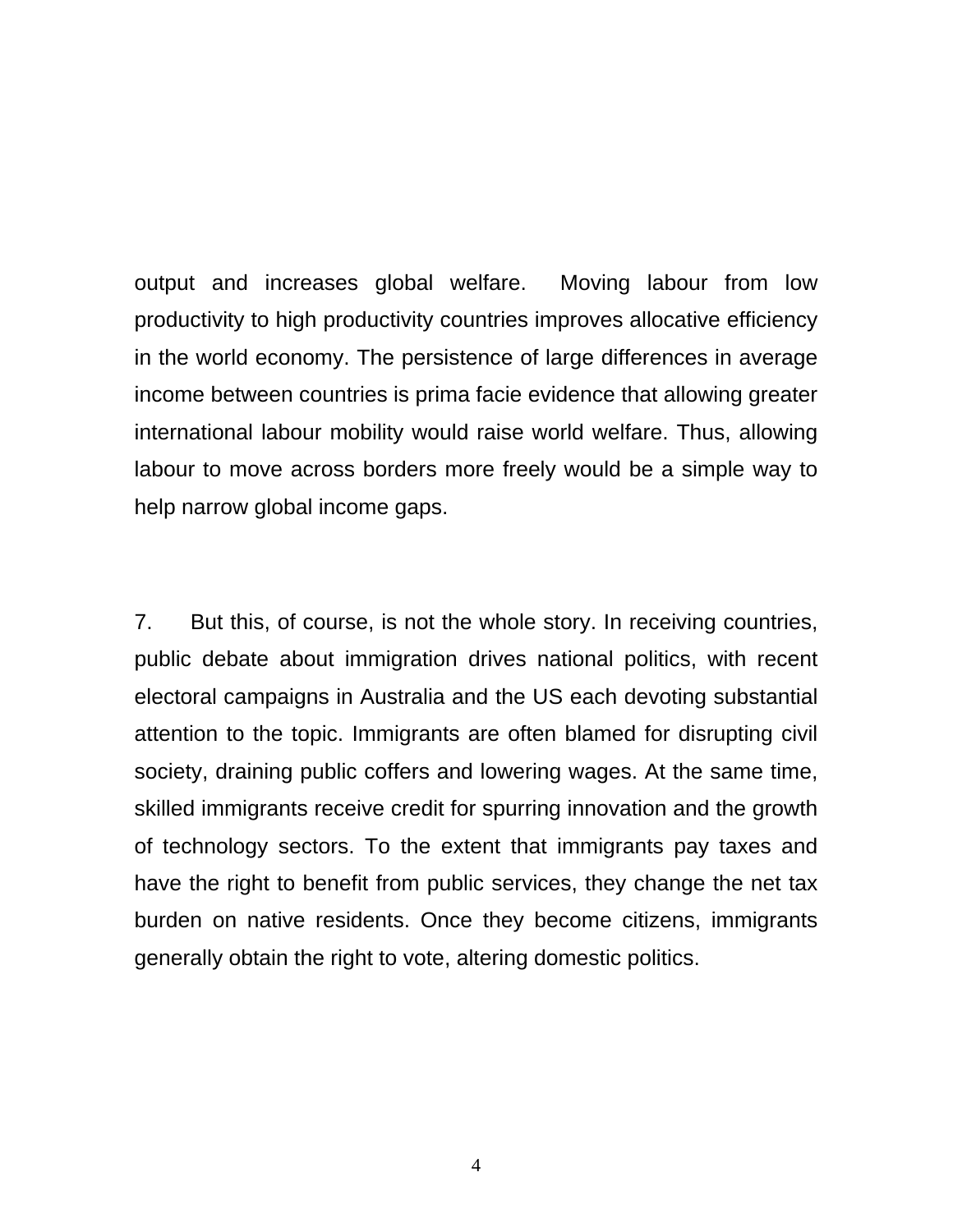8. There are also sizeable effects on the sending country. Whilst emigration has brought a welcome financial windfall in the form of remittances, it has also drained poor economies of their most educated workers.

9. Among OECD countries, those with the largest immigrant presence in 2005 include Australia (24%), New Zealand (19%), Canada (19%) and the UK (10%). Australia, New Zealand and Canada are unique among receiving countries in using a point system (rather than quotas) for admission, in which individuals with higher levels of skill are favoured for entry. European countries take into account an individual's refugee or asylee status in making immigrant admission decisions.

10. Among Commonwealth countries, India is the largest example of a diaspora-enriched, as well as enriching, country. There are estimated to be some 23 million non-resident Indians and persons of Indian origin. They represent significant minorities of the population of the United Kingdom, the United States, the Gulf States and countries on the African continent. Their combined wealth is estimated to be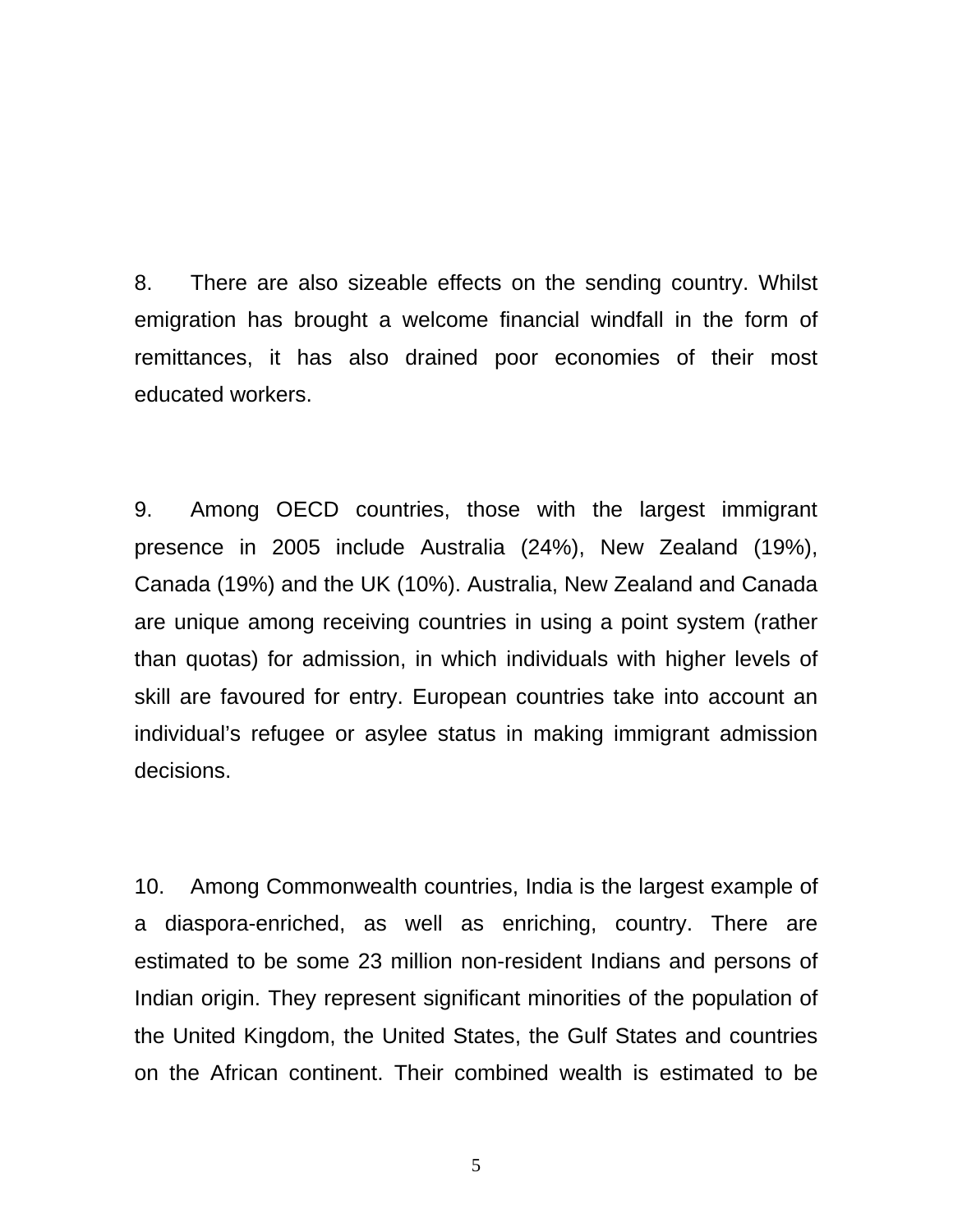over US\$1 trillion dollars in 2007, a figure roughly equivalent to India's GDP. The World Bank has estimated that remittances by overseas Indians in 2006 were in the order of US\$27 billion dollars, a little more than 10 percent of total global remittances in that year.

11. Significant as these numbers are, they still do not describe the full contribution. Successful migrants often return to their homeland and create new businesses, thereby acting as growth catalysts. Overseas Indians have been a vital conduit for multinational companies seeking to do business in the country. The Indian government has astutely sought to tap the Indian diaspora network by offering tax and other benefits. The latter are therefore being engaged and integrated into the country's economic growth and development strategies.

12. For the receiving countries, the economic gains can be enormous. They gain a willing and energetic workforce, a thriving pool of taxpayers, and a growing domestic market for goods and services. Migrants often also take an active part in the social life and governance of their adopted countries. Many emerge as top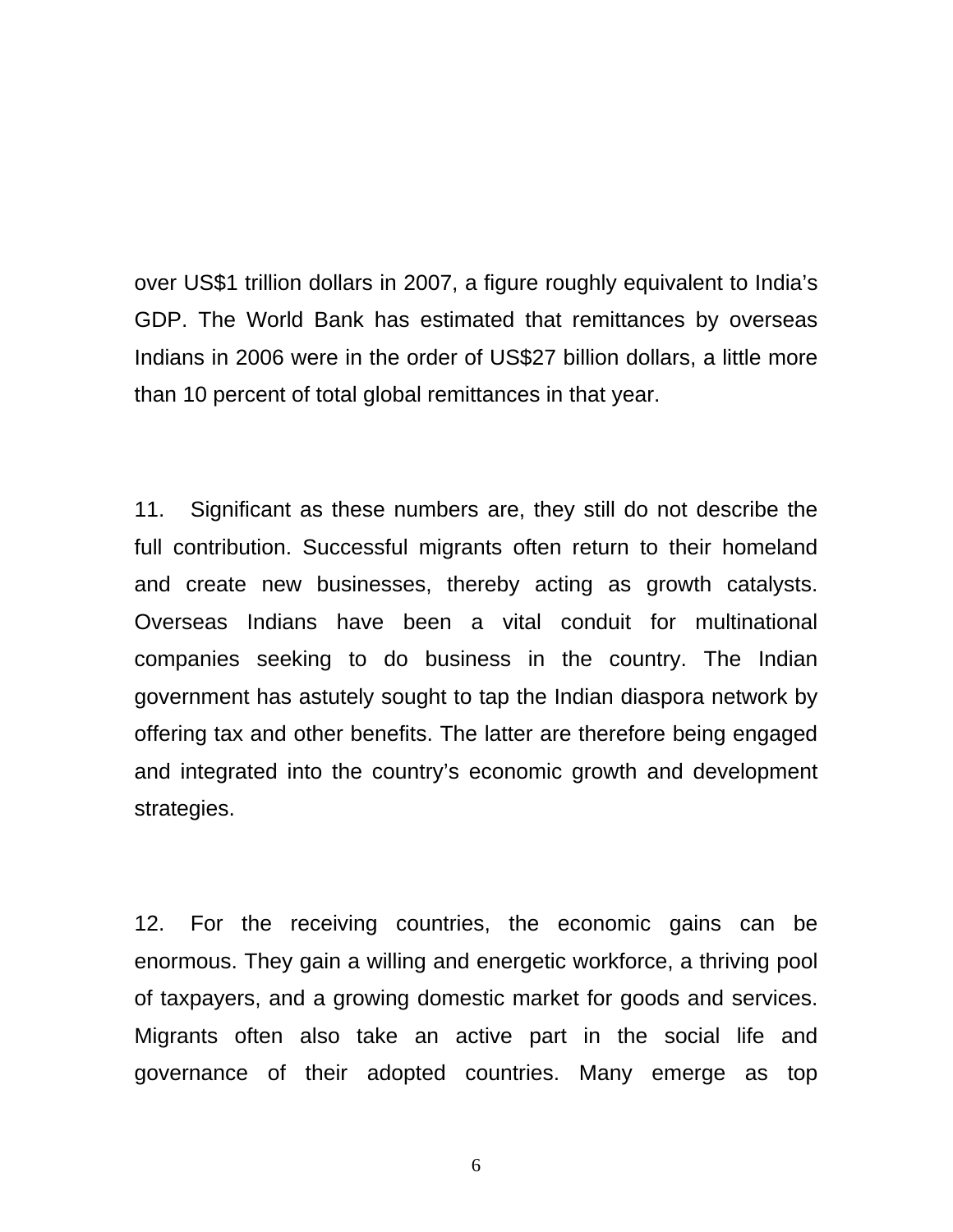government officials, brilliant academics and business personalities. Malaysia is a prime example of how a diaspora of Chinese, Indians and other races have led to the creation of a more heterogeneous and prosperous state. Today, all are integral to the Malaysian landscape; all belong. At the same time, Malaysians from all walks of life can be found all over the world and many have distinguished themselves in various fields.

13. I mention all these things with the full knowledge that there is already a long and rich discourse on these issues. I understand that among the important issues that will be discussed at this forum are how to ensure that the many diasporas are included, engaged and integrated in their adopted countries. In the remaining time available, allow me to share with you three perspectives on this issue.

14. First, diasporas can only be consistent with pluralistic societies. A pluralistic society is one that not only tolerates but appreciates and encourages the active participation of those of different races, cultures and lifestyles. Fundamental to the creation of truly pluralistic societies are two fundamental principles, that of equality and fairness. Of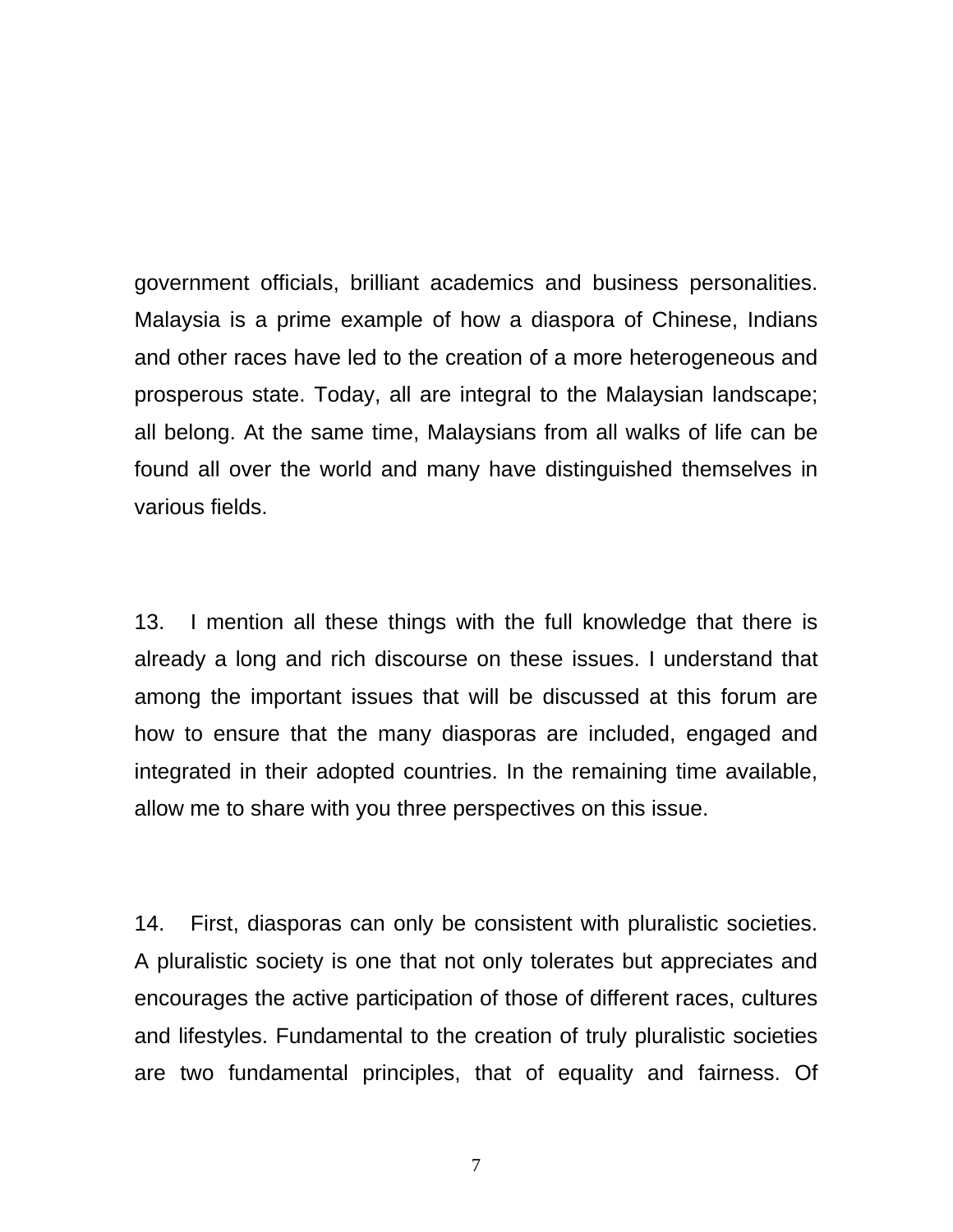course, to ensure that these two principles are more than just nice thoughts and are vigorously enforced, the rule of law is required. And for the rule of law to be operational, there must be the most meticulous observation of the doctrine of separation of powers and the independence of the judiciary. In the UK in 1981, the Scarman report pointed out how minorities often had difficulty in getting good behaviour from the police and felt that they were discriminated. I have spoken long and often about these matters and do not wish to do so here. I also do not wish to appear to reduce the entire problem of managing diversity to a matter of the law. I do think, however, that it is a most basic building block underpinning pluralism.

15. Second, the principles of equality and fairness suggest a preferred policy of integration rather than assimilation. Integration accepts and enlists; it does not coerce. It respects and values differences as legitimate. Integration seeks a confederation of peoples and cultures unified by common values and voluntarily cooperating towards the common good.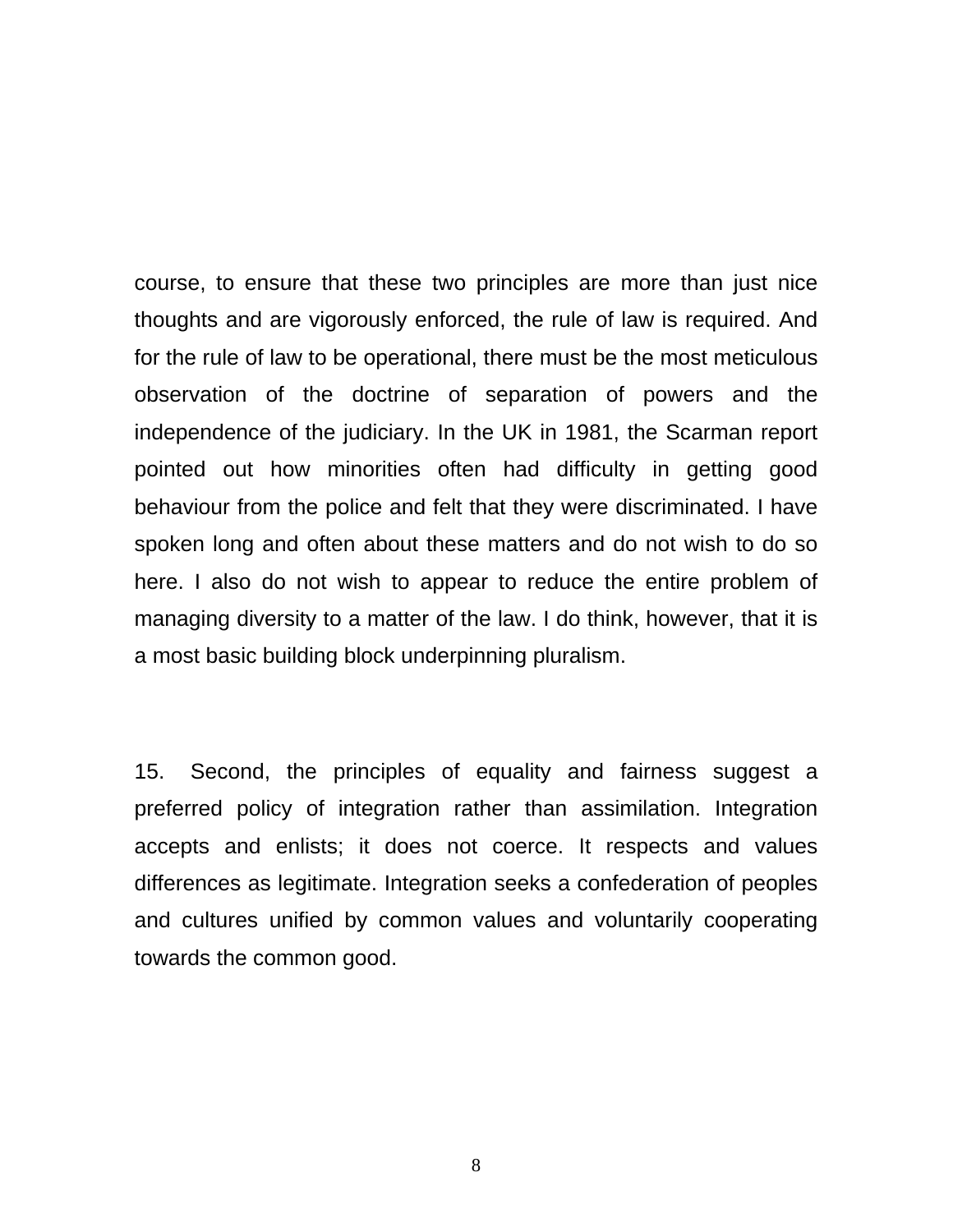16. Assimilation, on the other hand, seeks to change language, customs, religions and even worldviews. Nation-building was once thought to be impossible unless differences were subsumed into the dominant norm. Most of the time this has been achieved through relentless and merciless force. In the name of unity, immigrants have been forced to change their names, banned from using their mother tongue and prevented from holding certain jobs.

17. The integrationist path to nation building is a difficult one to pursue. In many ways more difficult than attempts at forced assimilation. In all of human history, wars have been waged over attempts to compel dissimilar communities either to fit into a uniform mould or else forcibly exclude them. Sadly, even today, there are those whose primary response to diversity is to pound those who are dissimilar into submission. They often react to diversity by insisting on socio-cultural uniformity rather than adaptability.

18. Integrationist approaches, it must be admitted, are beset by their own problems. Some countries that practice multiculturalism end up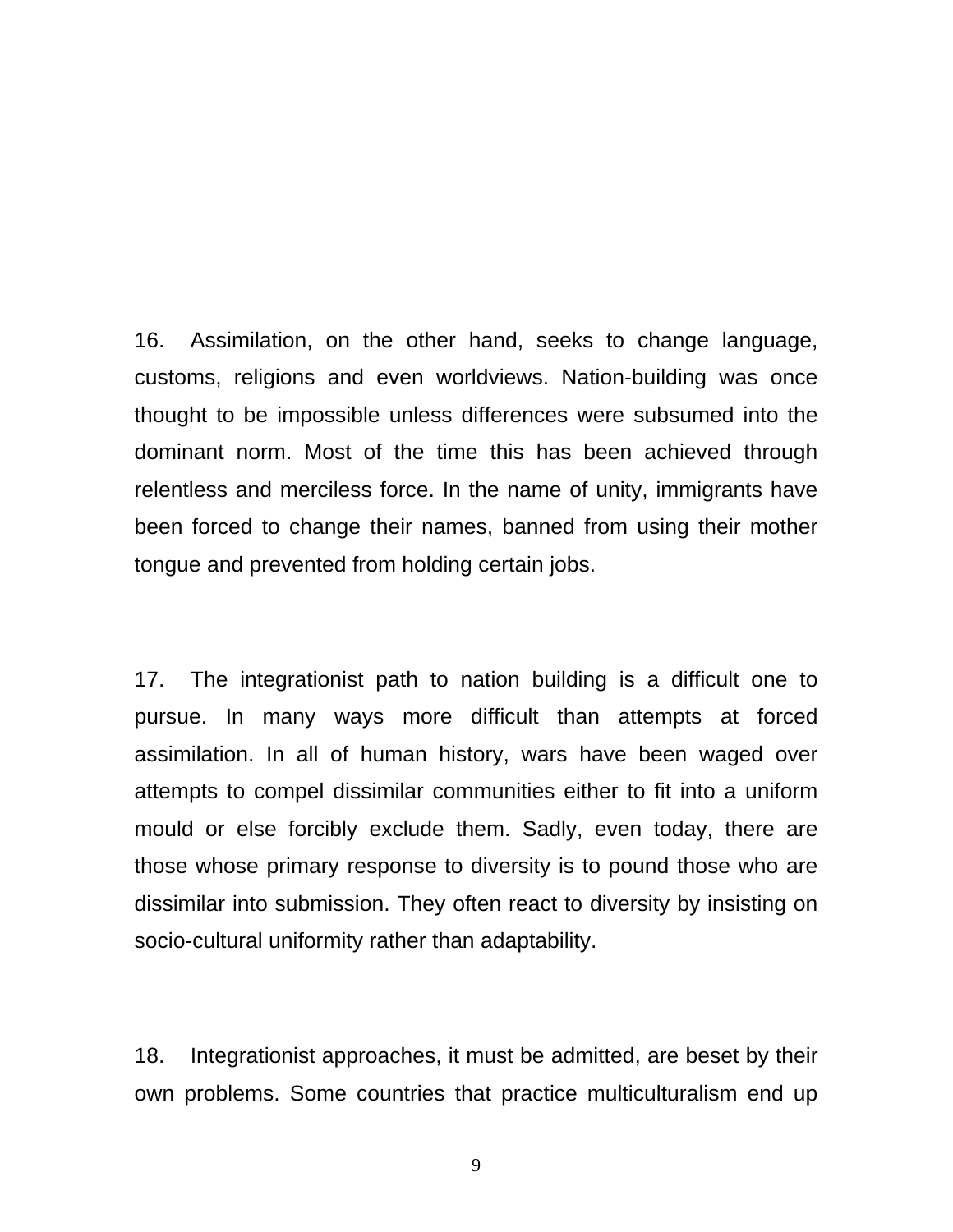having significant enclaves of isolated and alienated communities. Each community stays in its own little box without contact with other communities. These communities are not bound by common ties or interests with mainstream society. Rather, they regard their adopted country in a purely utilitarian way, as places to eke out a living rather than a cherished homeland.

19. Which brings me to my third point. Integration is a gradual process consisting of many acts over many generations. By and large, immigrants everywhere have common needs and wants. They want food on the table, money to spend, their children educated and to be able to lead useful lives. They desire good homes, a physically secure environment, good healthcare and protection in their golden years. But many, especially those of subsequent generations, will also yearn for a deep sense of belonging and identity. To be incorporated into the wider community and not to be treated as strangers.

20. In this regard, the effort of some Commonwealth governments to introduce deliberate diversity policies in their public services is therefore a timely and responsive measure that can have manifold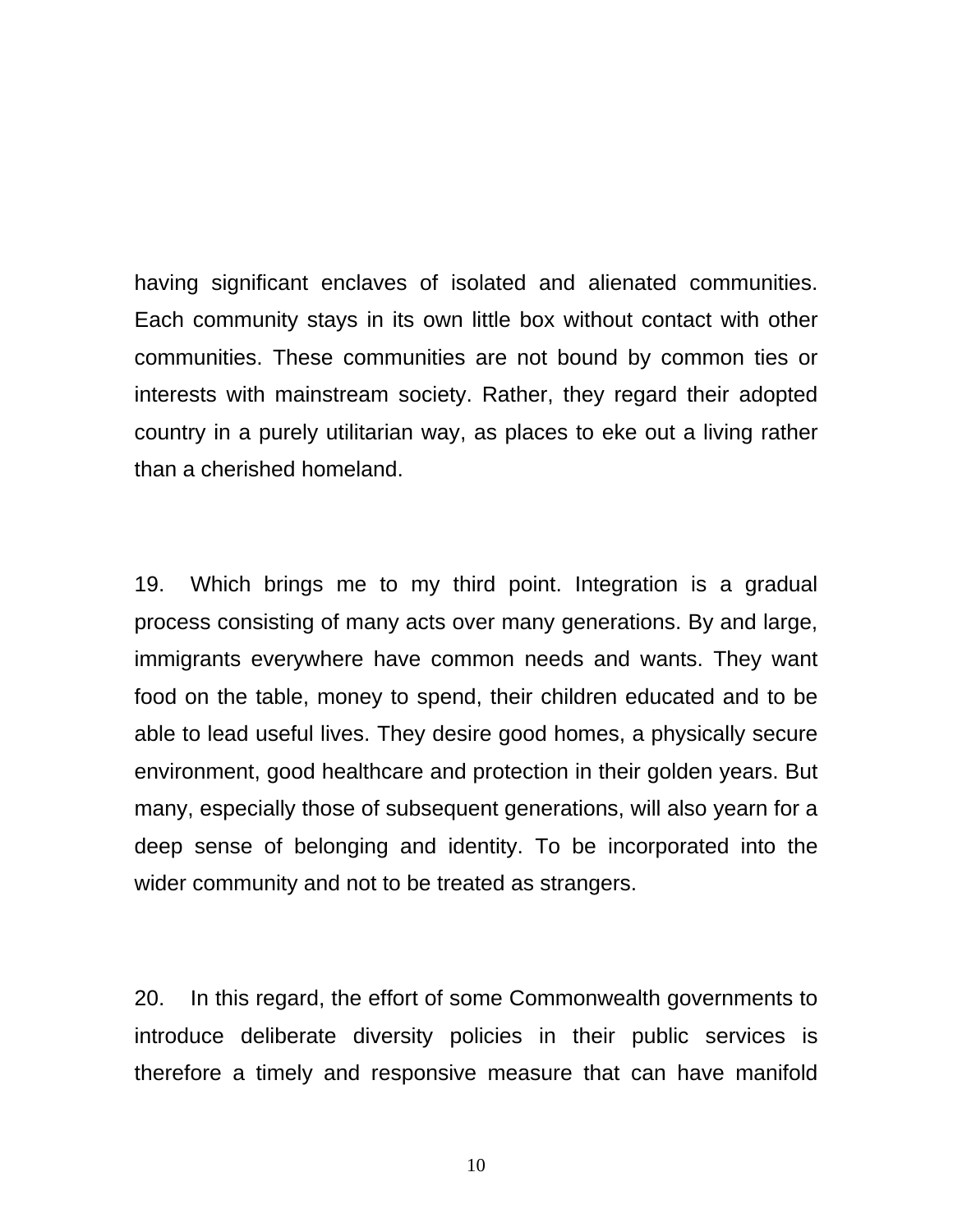consequences down the line. Diversity needs to be promoted at every level, down to local governments and communities.

21. The idea behind multiculturalism is that countries with people of different cultural backgrounds should allow them to live a free life without being forced to do things they don't want to do. What characterizes democratic life is that it is the person who decides  $$ whether he or she wants to adjust more and be absorbed, or remain aloof. At the same time, the need to forge a community of people with shared values and interests remains paramount. The French riots in 2005 served as a reminder about what can happen if a country allows its immigrant communities to drift in the fringes of society without meaningful integration.

22. Where do we draw the line between the individual's right to live the life he or she chooses and the need to forge a cohesive society? The notion that the burden of responsibility rests solely with receiving countries is perhaps misplaced. On the part of immigrant communities, the spirit of respecting ands accepting local traditions, local history and system of government is equally important. A spirit reflected in the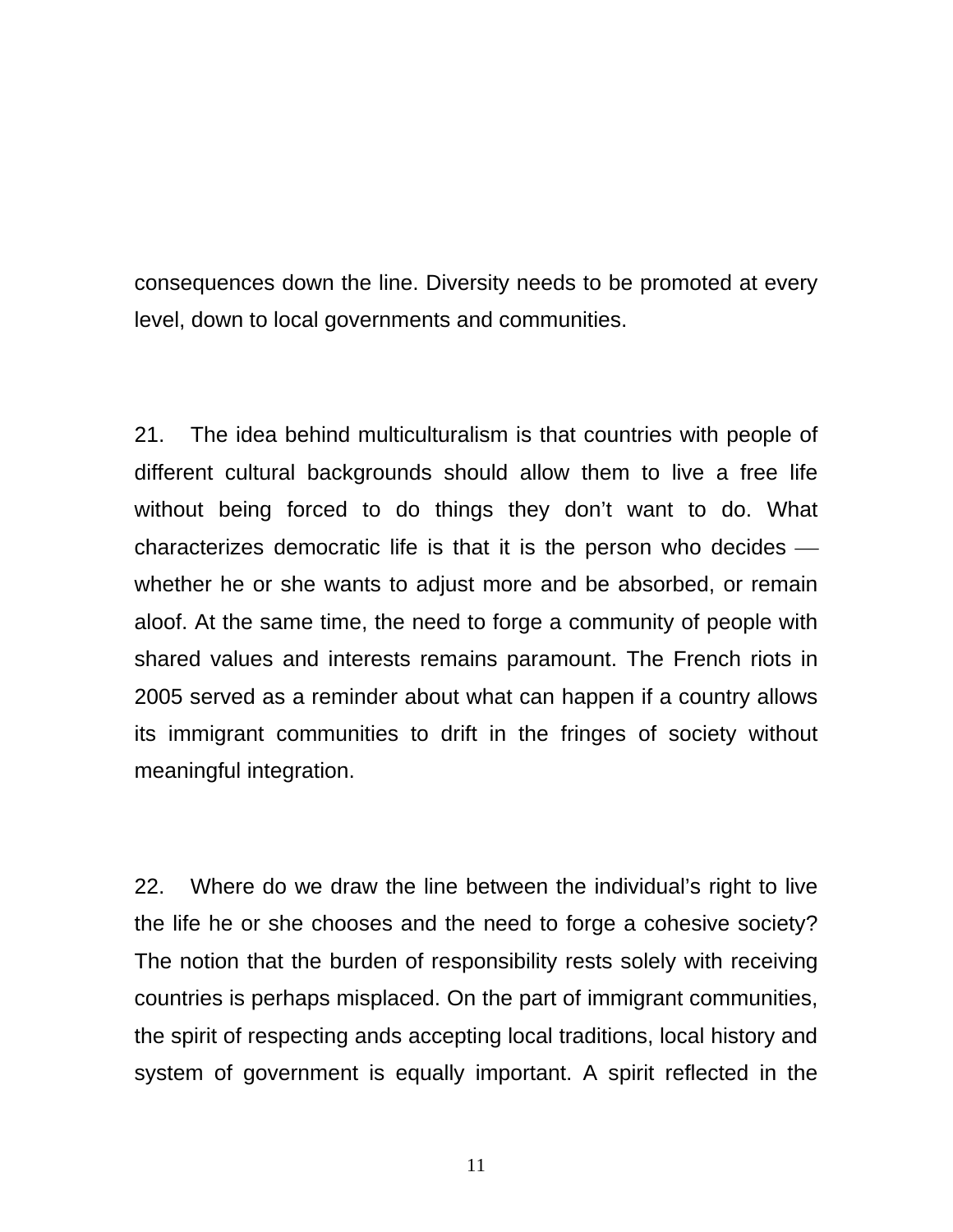Malay saying — "di mana bumi di pijak – di situ langit di junjung".

Ladies and gentlemen:

23. Multicultural societies are fast becoming the rule rather than the exception. Contrary to the rhetoric, however, it is not becoming a source of strength. Mankind is failing - and failing badly – at creating a sense of community. Instead race, culture and religion have become the dominant discourse. When we think of social fragmentation as good rather than bad, something is awfully wrong. Our moral gyroscopes have gone completely awry. If we continue on the present path, great dangers lie ahead.

24. We must avoid falling into a new and destructive form of modern day tribalism. Nothing is inevitable. Cultures can co-operate as much as clash.